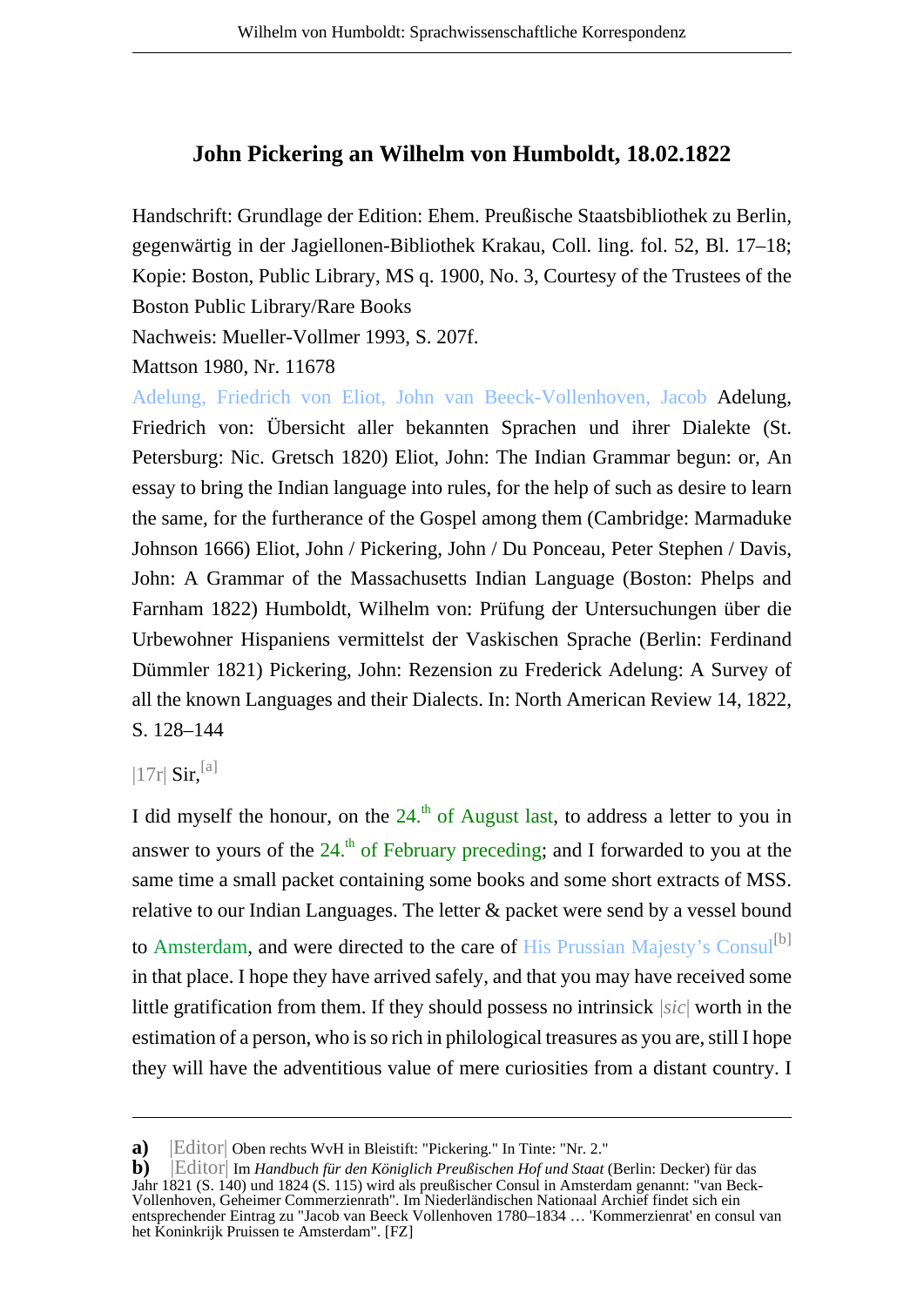sincerely wish it had been  $|17v|$  in my power to send you something which would have been more worthy of your acceptance.

In my former letter I mentioned that our Massachusetts Historical Society was about to reprint, under my direction, Eliot's Grammar of the Massachusetts Indian Language, which was originally published by that distinguished missionary in the year 1666. The work is just completed; and I have had a few copies printed separately (from the Society's volume) for distribution among my friends; and I beg you, Sir, to accept one of them. I hope, so far as I am myself answerable for any part of this publication, you will find nothing to censure, if there is nothing to commend. You will see that I have taken the liberty (a liberty which I trust you will pardon) to introduce your name into my Observations prefixed to the Grammar. I was impelled to do this, both from the desire of expressing my own feelings, and also from a wish to hold up to the view of my countrymen, such an example of genius & learning as could not fail to stimulate them to the |18r| prosecution of these Researches. I have also put into the packet a copy of a little Review (just published in the North American Review for January) of the Honourable F. Adelung's Uebersicht etc. These publications will, I trust, have a tendency to excite the attention of my countrymen to these subjects; and I hope we shall be able before a long time to make our just contributions to the common cause of learning. I can already discover an increasing desire to investigate the languages of this Continent; and, with the hope of keeping up that interest, I am procuring correspondents in different parts of the United States. By this means I hope I shall be able to collect some facts, that may be useful; and, after we have collected such facts, we shall cheerfully submit them to the consideration of our brethren in Europe, whose extensive learning & acquaintance with other Languages will enable them to give us, in return, just theories of human Speech in general.

I cannot close this Letter without mentioning, that I have just had the pleasure of seeing, for a moment, your late work on |18v| the Basque Language; but I was under the necessity of returning it to the possessor, before I had an opportunity of studying it as I wished to do. It will, however, be at my service again in a short time, and I shall then read it with the attention, which so profoundly learned a work deserves.

I have the honour to be Sir, with the highest consideration, your most obedient  $&$  most humble